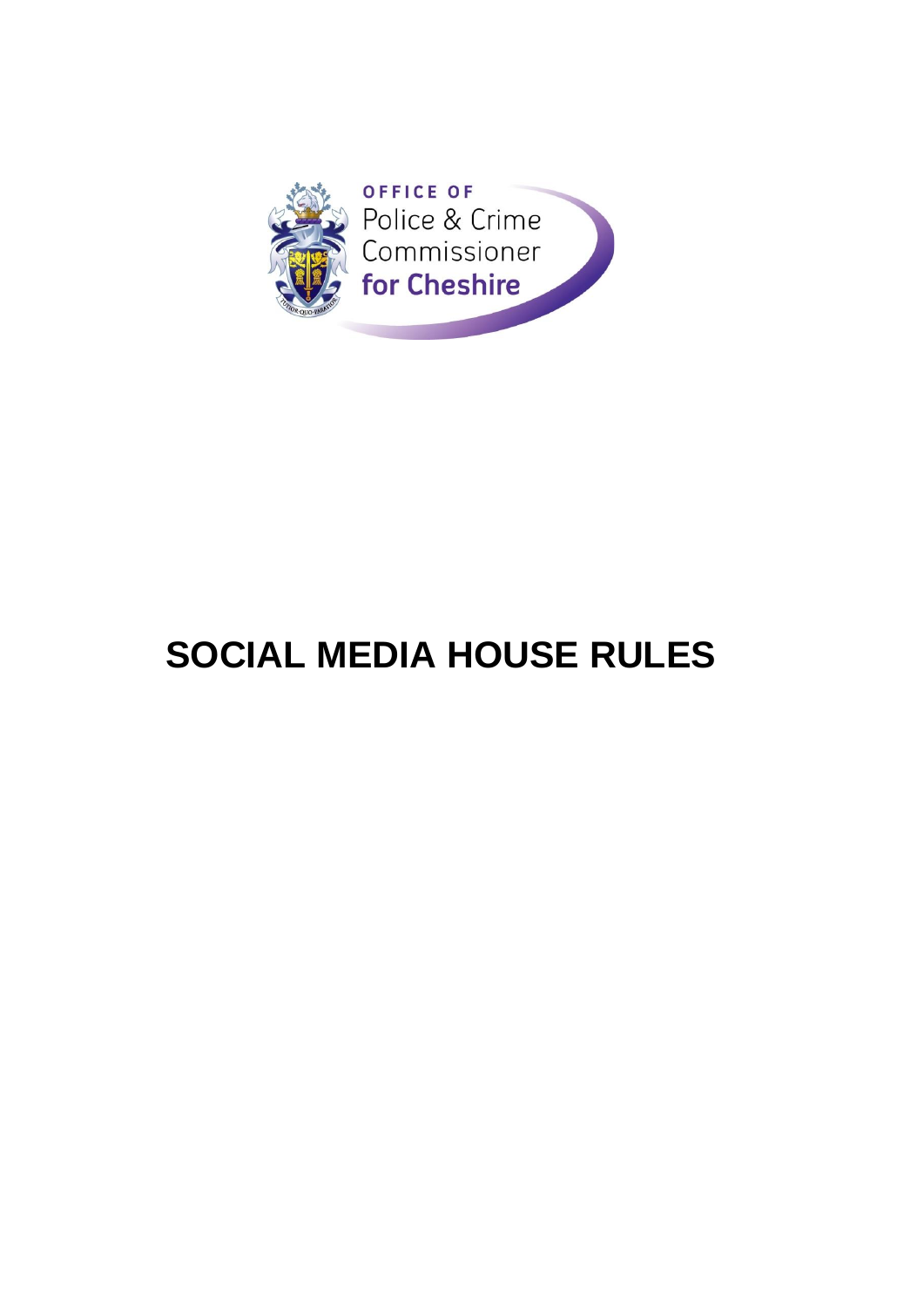The Office of the Police and Crime Commissioner for Cheshire will use online digital and social media to assist the Commissioner in communicating with the public and other stakeholders. Online media will not be monitored outside normal office hours.

We have developed the following House Rules to assist people to get the most out of using the Commissioner's online media channels.

#### **1. BLOCKING AND UNFOLLOWING**

**1.1** If we block your account, this will probably be because you've followed or liked us purely to promote a product or service, or you've contravened the rules of a particular social media space.

## **2. MODERATION**

- **2.1** Most online communities have their own rules and guidelines, which we will always follow.
- **2.2** Where possible, we will rely on the measures of protection and intervention which the social networking site already has in place (e.g. against illegal, harmful or offensive content), for example by flagging comments or alerting them to any breaches of the site's terms and conditions.
- **2.3** We also have some of our own rules. We reserve the right to remove any contributions or block users that break the rules of the relevant community, or any of the following guidelines:

#### **Please do not:**

- be uncivil, distasteful or swear
- post messages that are unlawful, libellous, harassing, defamatory, abusive, threatening, harmful, obscene, profane, sexually oriented or racially offensive
- post content copied from elsewhere, for which you do not own the copyright
- post the same message, or very similar messages, more than once (also called "spamming")
- publicise your, or anyone else's, personal information, such as contact details
- advertise products or services
- impersonate someone else
- discuss ongoing cases or investigations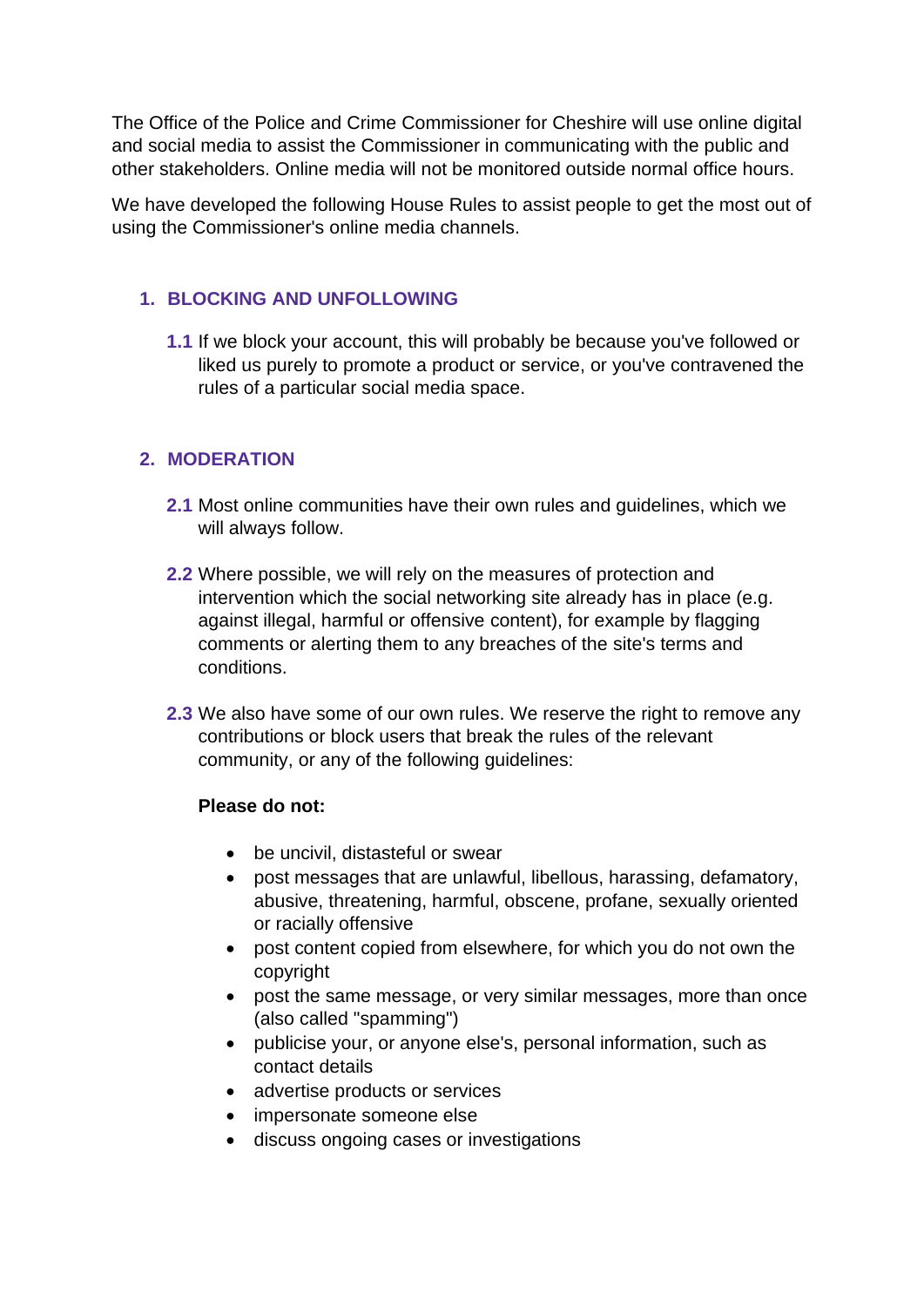## **3. LIBEL**

- **3.1** Please take care not to make libellous statements. In law this means a statement that lowers the reputation of a person or organisation in the eyes of a reasonable person.
- **3.2** By publishing such a statement we can both get into serious trouble. We will therefore take down any statement that could be deemed to be libellous.

## **4. SUBJUDICE**

- **4.1** Any information posted which is subjudice, in that it relates to any ongoing police or criminal justice enquiry or matter will be removed.
- **4.2** We cannot publish any information which may need to be disclosed in court so please don't post any information in relation to matters subject to ongoing police enquiry or any form of legal proceedings.

#### **5. FREEDOM OF INFORMATION**

- **5.1** There is a section of our website with details on how to submit a [Freedom](https://www.cheshire-pcc.gov.uk/contact/freedom-of-information-and-subject-access-requests/)  [of Information request.](https://www.cheshire-pcc.gov.uk/contact/freedom-of-information-and-subject-access-requests/)
- **5.2** We will abide by the laws under the Freedom of Information Act 2000 in the way that we deal with these. Please do not use social media to make a freedom of information request.

## **6. COMPLAINTS AND COMMENTS**

- **6.1** There is a section of our website with details on how to [make a complaint.](https://www.cheshire-pcc.gov.uk/contact/compliments-and-complaints/)
- **6.2** If you wish to make a complaint, please use the correct process and remember that the Police and Crime Commissioner cannot investigate complaints about Police Officers or incidents.

## **7. REPORTING CRIME**

- **7.1** Please do not use any of our social media accounts to report a crime.
- **7.2** All crimes should be reported to [Cheshire Constabulary](https://www.cheshire.police.uk/ro/report/ocr/af/how-to-report-a-crime/) in the first instance. Always dial 999 in an emergency.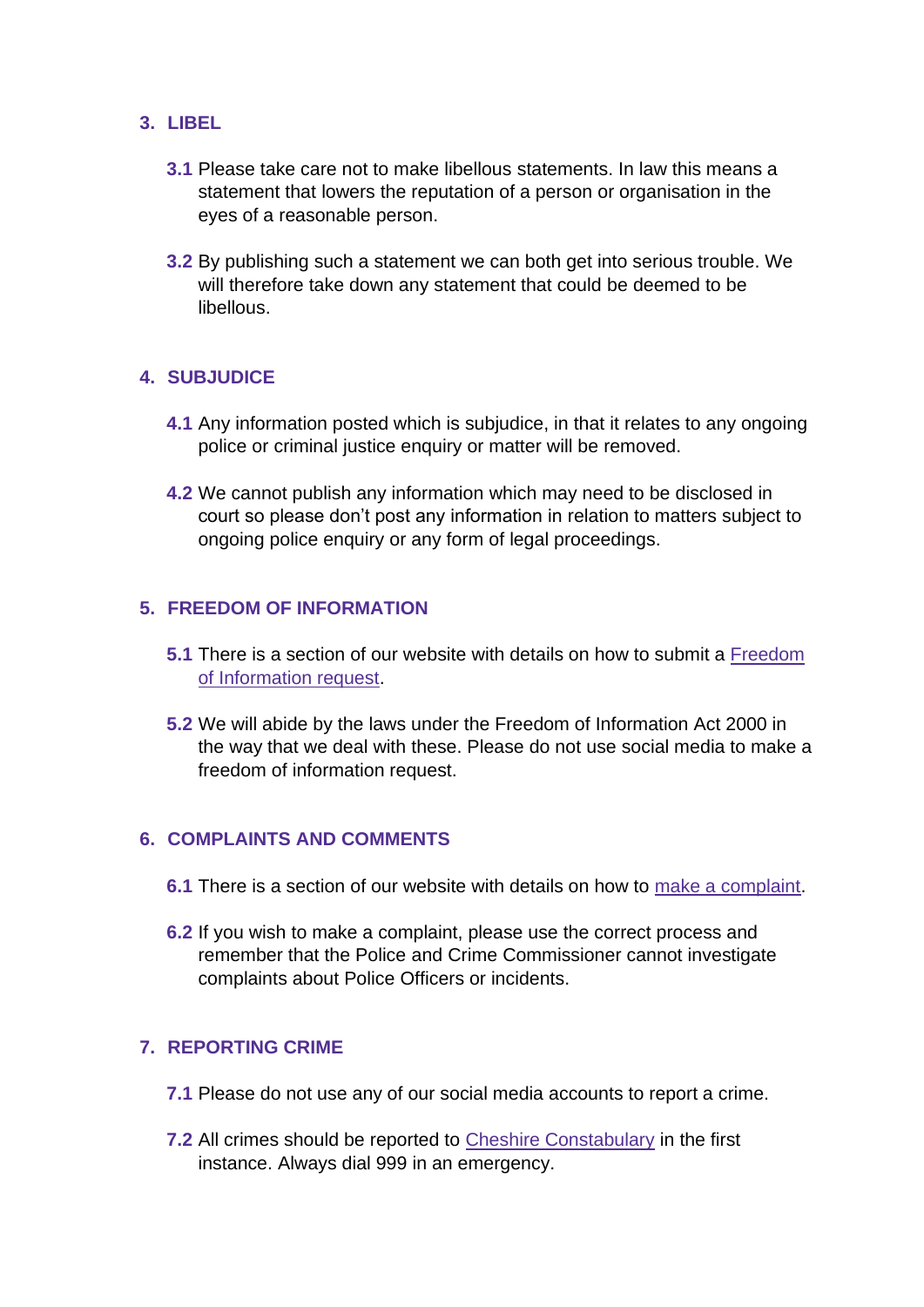#### **8. MONITORING, RESPONDING AND REPLYING**

- **8.1** Our social media accounts are not monitored twenty-four hours a day, seven days a week. It is also easy to miss posts in busy social media traffic; however, we try and respond to genuine queries and point people in the right direction wherever we can and in good time.
- **8.2** We may sometimes need to do some research to find out more information in order to respond to you and may ask you to get in touch via other means to enable us to collect more details.
- **8.3** If you query or comment is serious, urgent, or involves personal details, please [get in touch](https://www.cheshire-pcc.gov.uk/contact/get-in-touch/) directly.

#### **9. LIKING AND FOLLOWING**

- **9.1** Please don't be offended if we don't 'Like' or 'Follow' you on social media. This doesn't mean we are not interested in what you have to say, we just need to keep our social media channels manageable.
- **9.2** We sometimes follow or like people who provide information that is pertinent to our work (for example government accounts, local media, and our partners) or those whose information we can pass on for the benefit of local people.
- **9.3** Occasionally, we'll also try and lend our support to local and national campaigns which complement those of the Police and Crime Commissioner.
- **9.4** There will also be times we'll need to like or follow an account in order to take part in conversations.
- **9.5** Just because we like or follow someone, retweet or share their information, it doesn't mean that we endorse them or all the other content on their social media channels.

#### **10.SHARING AND RETWEETING**

**10.1** We try and share or retweet information that we think will be of interest or use to our followers, however please don't be offended if we don't retweet something you want us to.